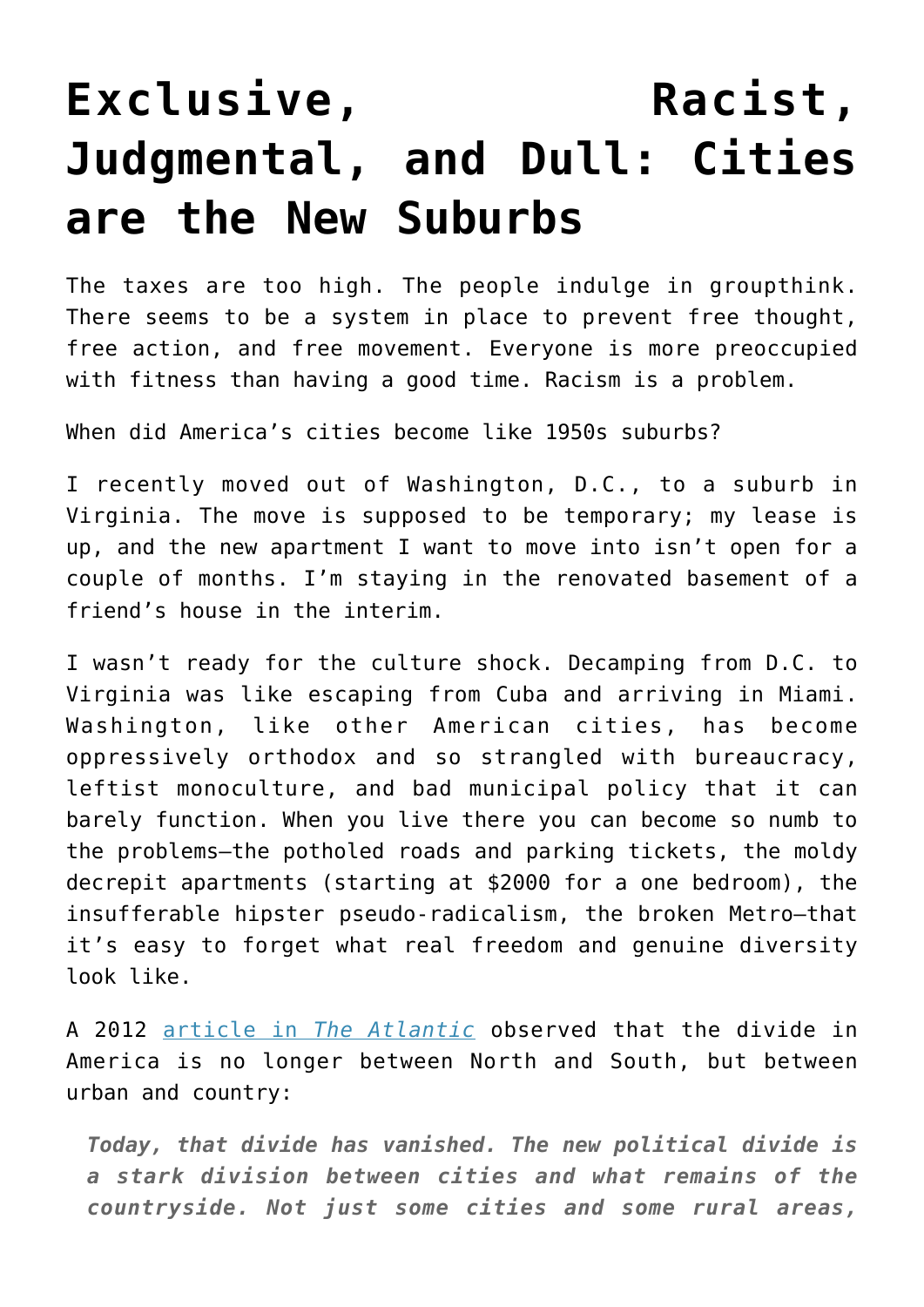*either—virtually every major city (100,000-plus population) in the United States of America has a different outlook from the less populous areas that are closest to it. The difference is no longer about where people live, it's about how people live: in spread-out, open, low-density privacy—or amid rough-and-tumble, in-your-face population density and diverse communities that enforce a lower-common denominator of tolerance among inhabitants.*

"A lower-common denominator of tolerance" once meant that American cities were truly diverse and fun places. In 1960s New York City conservative William F. Buckley could be friends with liberal Norman Mailer. In his book *[Season of the Witch](http://www.amazon.com/Season-Witch-Enchantment-Terror-Deliverance-ebook/dp/B005C6FDFY/ref=sr_1_3?ie=UTF8&qid=1457877862&sr=8-3&keywords=season+of+the+witch)*, David Talbot recalls a 1950s San Francisco that had both beatniks and Catholic working class Irish. Even as late as the 1980s, one could find a mix of punk rockers, black radicals, and Reagan Republicans in D.C.

No more. A [recent MIT study](http://www.economist.com/blogs/graphicdetail/2014/08/daily-chart-0) found that while modern cities that lean conservative express a kind of moderate conservatism, modern liberal cities are intensely, extremely liberal. In places like Washington, the second most liberal city in the country according to MIT (right behind San Francisco), this means the kind of lockstep conformity one used to get in 1950s Levittown, Pennsylvania. From the safe spaces at Georgetown University to the Black Panther and radical chic ethos of bookstores like Busboys and Poets and Politics & Prose; from the Stasi-style traffic ticket system that funds the city budget to the herd of independent minds who invaded to work for Obama, Washington has become one big collective Borg mind. Everyone is pro-choice. Nobody likes Ted Cruz. People still read, and believe, the *Washington Post.*

D.C.'s liberalism is not classical liberalism, with its emphasis on individuals over groups, enlightened thinking, and a sense of fun and a bit of innocent sex appeal. Rather, it's a mixture of modern punitive and puritanical health-nut